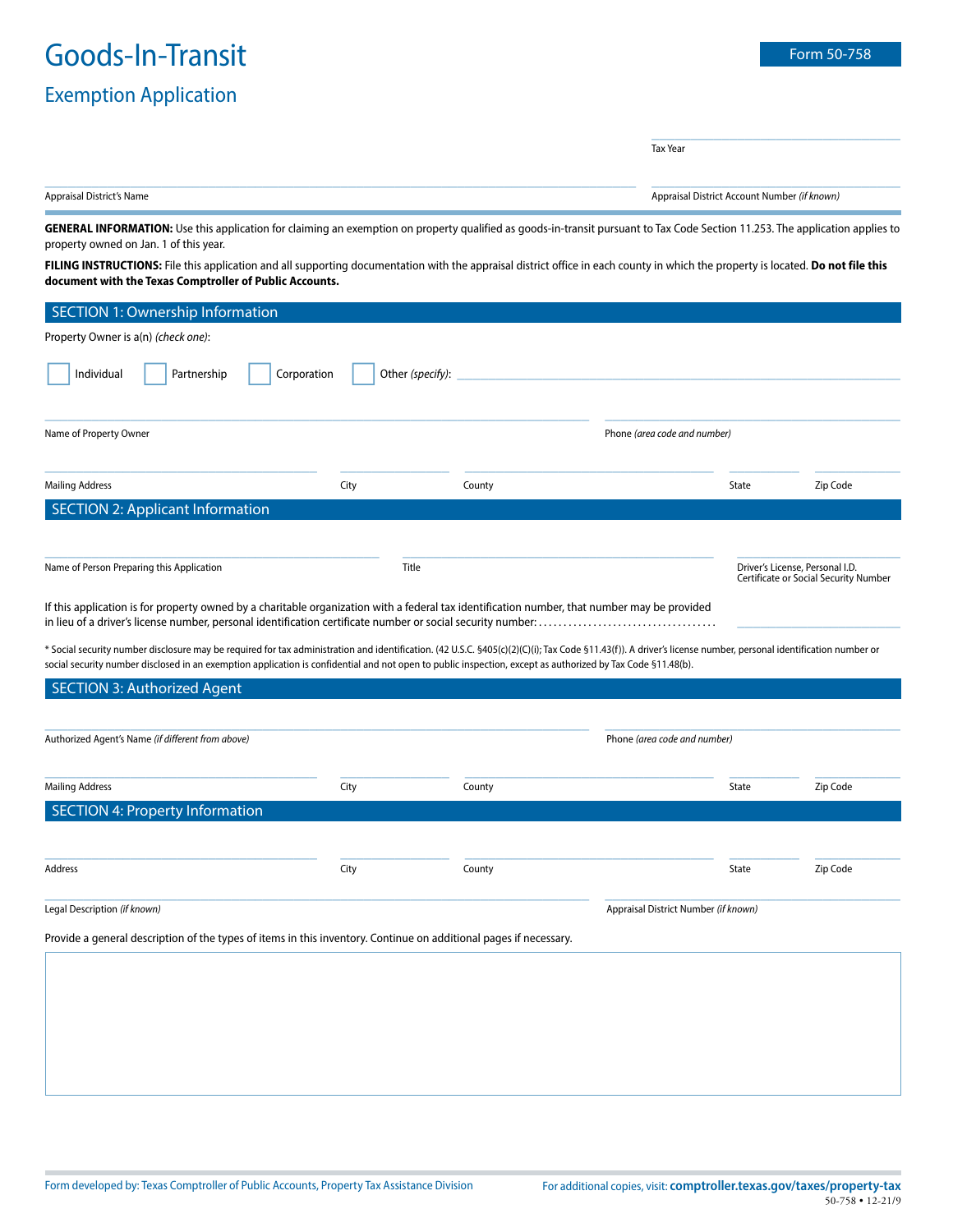|    |                                                                                                                                                                                                                                                                                                                                                                                                                                                                                                                                                     | <b>Application for Exemption of Goods-In-Transit</b>                                                                                                                  |  |                             |       |                  |    |     | Form 50-758 |      |
|----|-----------------------------------------------------------------------------------------------------------------------------------------------------------------------------------------------------------------------------------------------------------------------------------------------------------------------------------------------------------------------------------------------------------------------------------------------------------------------------------------------------------------------------------------------------|-----------------------------------------------------------------------------------------------------------------------------------------------------------------------|--|-----------------------------|-------|------------------|----|-----|-------------|------|
|    |                                                                                                                                                                                                                                                                                                                                                                                                                                                                                                                                                     | <b>SECTION 5: Questions About the Property</b>                                                                                                                        |  |                             |       |                  |    |     |             |      |
|    |                                                                                                                                                                                                                                                                                                                                                                                                                                                                                                                                                     |                                                                                                                                                                       |  |                             |       |                  |    | Yes |             | No   |
| 2. |                                                                                                                                                                                                                                                                                                                                                                                                                                                                                                                                                     |                                                                                                                                                                       |  |                             |       |                  |    | Yes |             | No   |
| 3. |                                                                                                                                                                                                                                                                                                                                                                                                                                                                                                                                                     |                                                                                                                                                                       |  |                             |       |                  |    | Yes |             | No   |
| 4. |                                                                                                                                                                                                                                                                                                                                                                                                                                                                                                                                                     |                                                                                                                                                                       |  |                             |       |                  |    | Yes |             | No   |
|    |                                                                                                                                                                                                                                                                                                                                                                                                                                                                                                                                                     | If no, because inventory was transported for part of year, list the months during which portions of your<br>inventory were transported to another location last year: |  |                             |       |                  |    |     |             |      |
| 5. |                                                                                                                                                                                                                                                                                                                                                                                                                                                                                                                                                     |                                                                                                                                                                       |  |                             |       |                  | \$ |     |             |      |
| 6. | Total cost of goods sold that were acquired in Texas or imported into Texas to forward to another location; stored under contract for<br>bailment by a public warehouse operated at one or more public warehouse facilities in this state that you did not in any way own or<br>control; and transported to another location within 175 days after the date you acquired them or imported them into the state last<br>year, less the cost of any equipment, machinery or material that were incorporated into the goods, but that do not qualify as |                                                                                                                                                                       |  |                             |       |                  | Ŝ  |     |             |      |
|    |                                                                                                                                                                                                                                                                                                                                                                                                                                                                                                                                                     | 7. On what types of records do you base the amounts given above? (Check all that apply.)                                                                              |  |                             |       |                  |    |     |             |      |
|    |                                                                                                                                                                                                                                                                                                                                                                                                                                                                                                                                                     | Audited financial statement                                                                                                                                           |  | Sales records               |       | Internal reports |    |     |             |      |
|    |                                                                                                                                                                                                                                                                                                                                                                                                                                                                                                                                                     | <b>Bills of lading</b>                                                                                                                                                |  | Texas franchise tax reports |       |                  |    |     |             |      |
| 8. |                                                                                                                                                                                                                                                                                                                                                                                                                                                                                                                                                     |                                                                                                                                                                       |  |                             |       |                  |    |     |             | $\%$ |
|    |                                                                                                                                                                                                                                                                                                                                                                                                                                                                                                                                                     |                                                                                                                                                                       |  |                             |       |                  |    |     |             |      |
|    | Will the percentage of goods-in-transit this year be significantly different than the percentage of goods-in-transit last year?<br>Yes<br>No<br>9.                                                                                                                                                                                                                                                                                                                                                                                                  |                                                                                                                                                                       |  |                             |       |                  |    |     |             |      |
|    |                                                                                                                                                                                                                                                                                                                                                                                                                                                                                                                                                     | If yes, why?                                                                                                                                                          |  |                             |       |                  |    |     |             |      |
|    |                                                                                                                                                                                                                                                                                                                                                                                                                                                                                                                                                     |                                                                                                                                                                       |  |                             |       |                  |    |     |             |      |
|    |                                                                                                                                                                                                                                                                                                                                                                                                                                                                                                                                                     | 10. What was the market value of your inventory on Jan. 1 of this year or Sept. 1 of last year, if you have qualified                                                 |  |                             |       |                  |    |     |             |      |
|    |                                                                                                                                                                                                                                                                                                                                                                                                                                                                                                                                                     | 11. What is the value of the inventory you claim will be exempt this year?                                                                                            |  |                             |       |                  |    |     |             |      |
|    |                                                                                                                                                                                                                                                                                                                                                                                                                                                                                                                                                     | <b>SECTION 6: Certification and Signature</b>                                                                                                                         |  |                             |       |                  |    |     |             |      |
|    |                                                                                                                                                                                                                                                                                                                                                                                                                                                                                                                                                     | By signing this application, you certify that the information provided in this application is true and correct.                                                       |  |                             |       |                  |    |     |             |      |
|    | print,                                                                                                                                                                                                                                                                                                                                                                                                                                                                                                                                              |                                                                                                                                                                       |  |                             |       |                  |    |     |             |      |
|    | here                                                                                                                                                                                                                                                                                                                                                                                                                                                                                                                                                | <b>Print Name</b>                                                                                                                                                     |  |                             | Title |                  |    |     |             |      |
|    | sign                                                                                                                                                                                                                                                                                                                                                                                                                                                                                                                                                |                                                                                                                                                                       |  |                             |       |                  |    |     |             |      |
|    | here'                                                                                                                                                                                                                                                                                                                                                                                                                                                                                                                                               | Authorized Signature                                                                                                                                                  |  |                             | Date  |                  |    |     |             |      |

**If you make a false statement on this application, you could be found guilty of a Class A misdemeanor or a state jail felony under Penal Code Section 37.10.**